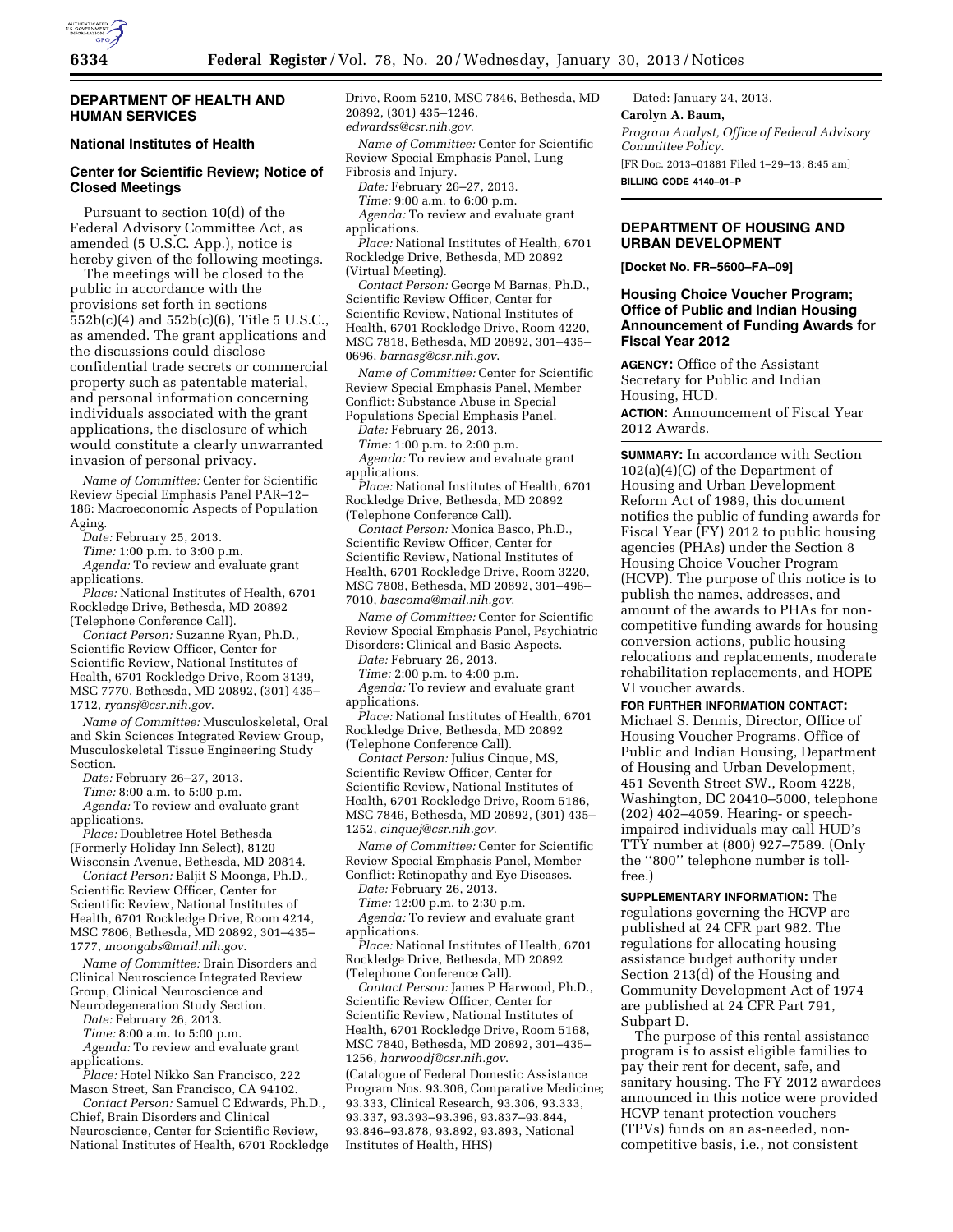with the provisions of a Notice of Funding Availability (NOFAs). TPV awards made to PHAs for program actions that displace families living in public housing were made on a firstcome, first-served basis in accordance with PIH Notice 2007–10, Voucher Funding in Connection with the Demolition or Disposition of Occupied Public Housing Units, and PIH Notice 2010–27, Implementation of the Federal Fiscal Year 2012 Funding Provision for the Housing Choice Voucher Program. Announcements of awards provided under the NOFA process for Mainstream, Designated Housing, Family Unification (FUP), and Veterans Assistance Supportive Housing (VASH) programs will be published in a separate **Federal Register** notice.

Awards published under this notice were provided (1) to assist families living in HUD-owned properties that are being sold; (2) to assist families affected by the expiration or termination of their Project-based Section 8 and Moderate

Rehabilitation contracts; (3) to assist families in properties where the owner has prepaid the HUD mortgage; (4) to assist families in projects where the Rental Supplement and Rental Assistance Payments contracts are expiring (Rental Assistance Demonstration (RAD—Second Component per PIH Notice 2012–32); (5) to provide relocation housing assistance in connection with the demolition of public housing; (6) to provide replacement housing assistance for single room occupancy (SRO) units that fail housing quality standards (HQS); and (7) to assist families in public housing developments that are scheduled for demolition in connection with a HUD-approved HOPE VI revitalization or demolition grant.

A special administrative fee of \$200 per occupied unit was provided to PHAs to compensate for any extraordinary HCVP administrative costs associated with the Multifamily Housing conversion action(s).

The Department awarded total new budget authority of \$119,362,818 for 16,436 housing choice vouchers to recipients under all of the abovementioned categories. This budget authority includes \$1,343,896 of unobligated commitments made in FY 2011. These funds were reserved by September 30, 2011, but not contracted until FY 2012, and thus have been included with obligated commitments for FY 2012.

In accordance with Section 102(a)(4)(C) of the Department of Housing and Urban Development Reform Act of 1989 (103 Stat. 1987, 42 U.S.C. 3545), the Department is publishing the names, addresses, and amounts of those awards as shown in Appendix A alphabetically by State then by PHA name.

Dated: January 4, 2013.

#### **Sandra B. Henriquez,**

*Assistant Secretary for Public and Indian Housing.* 

### SECTION 8 RENTAL ASSISTANCE PROGRAMS ANNOUNCEMENT OF AWARDS FOR FISCAL YEAR 2012

| Housing agency                                       | Address                                                                                | Units          | Award     |
|------------------------------------------------------|----------------------------------------------------------------------------------------|----------------|-----------|
|                                                      | <b>Public Housing Tenant Protection</b><br><b>Moderate Rehabilitation Replacements</b> |                |           |
|                                                      | 1619 HARRISON ST, OAKLAND, CA 94612                                                    | 9              | \$97,143  |
| CA: COUNTY OF SACRAMENTO HA                          | P.O. BOX 1834, SACRAMENTO, CA 95812                                                    |                | 8,837     |
|                                                      | 505 WEST JULIAN ST, SAN JOSE, CA 95110                                                 | 5              | 72,589    |
| CA: COUNTY OF SANTA CLARA HA                         | 505 WEST JULIAN ST, SAN JOSE, CA 95110                                                 | 8              | 116,380   |
|                                                      | 2 LAKEWOOD RD, WATERBURY, CT 06704                                                     | 3              | 22,962    |
|                                                      | 1300 BROAD ST, JACKSONVILLE, FL 32202                                                  | 8              | 57,411    |
|                                                      | 60 EAST VAN BUREN ST, 11TH FL, CHICAGO,<br>IL 60605.                                   | 12             | 118,736   |
|                                                      | 8865 NATURAL BRIDGE, ST. LOUIS, MO 63121                                               | 32             | 216,407   |
|                                                      |                                                                                        | 15             | 71,757    |
|                                                      | 500 WEST FOURTH ST, STE 300, WINSTON-<br>SALEM, NC 27101.                              | 7              | 42,024    |
|                                                      | 108 EAST BURDICK EXPWY, MINOT, ND 58701                                                | 25             | 127,536   |
|                                                      | 120 12TH ST, NW., VALLEY CITY, ND 58072                                                | 8              | 27,739    |
|                                                      | 1149 WEST VILLARD, DICKINSON, ND 58602                                                 | 5              | 17,160    |
|                                                      | 1195 MAIN ST, BUFFALO, NY 14209                                                        | $\mathbf{1}$   | 4,571     |
|                                                      | 470 FRANKLIN ST, BUFFALO, NY 14202                                                     | 9              | 42.624    |
| NY: NYS HSG TRUST FUND CORP                          | 38-40 STATE ST, ALBANY, NY 12207                                                       | 10             | 90,770    |
|                                                      | 8120 KINSMAN RD, CLEVELAND, OH 44104                                                   | 3              | 19,811    |
|                                                      | PO BOX 6369, TULSA, OK 74148                                                           | $\overline{7}$ | 39,257    |
|                                                      | 1708 WEST RAGAN, HENRYETTA, OK 74437                                                   | 20             | 67.793    |
| PA: HA OF CITY OF PITTSBURGH                         | 200 ROSS ST, PITTSBURGH, PA 15219                                                      | $\overline{7}$ | 40,425    |
|                                                      | 906 E 8TH ST, MISSION, TX 78572                                                        | 13             | 45,532    |
| VA: ARLINGTON CO DEPT OF HUM SERV                    | 2100 WASHINGTON BLVD, 3RD FL, ARLING-<br>TON, VA 22204.                                | 35             | 403,920   |
| Total for Moderate Rehabilitation Replace-<br>ments. |                                                                                        | 243            | 1,751,384 |

#### **Public Housing Relocation and Replacement**

| PO BOX 429, SHEFFIELD, AL 35660         | 16              | \$41.247 |
|-----------------------------------------|-----------------|----------|
|                                         | 125             | 532,966  |
| 35401                                   |                 |          |
| 330 UNION ST, JONESBORO, AR 72401       | 8               | 40.809   |
|                                         | 105             | 573.201  |
| 22941 ATHERTON ST, HAYWARD, CA 94541    | 100             | 700.765  |
| 10745 E. KENTUCKY AVE, AURORA, CO 80012 | 55              | 370.187  |
|                                         | 57 <sup>1</sup> | 332.522  |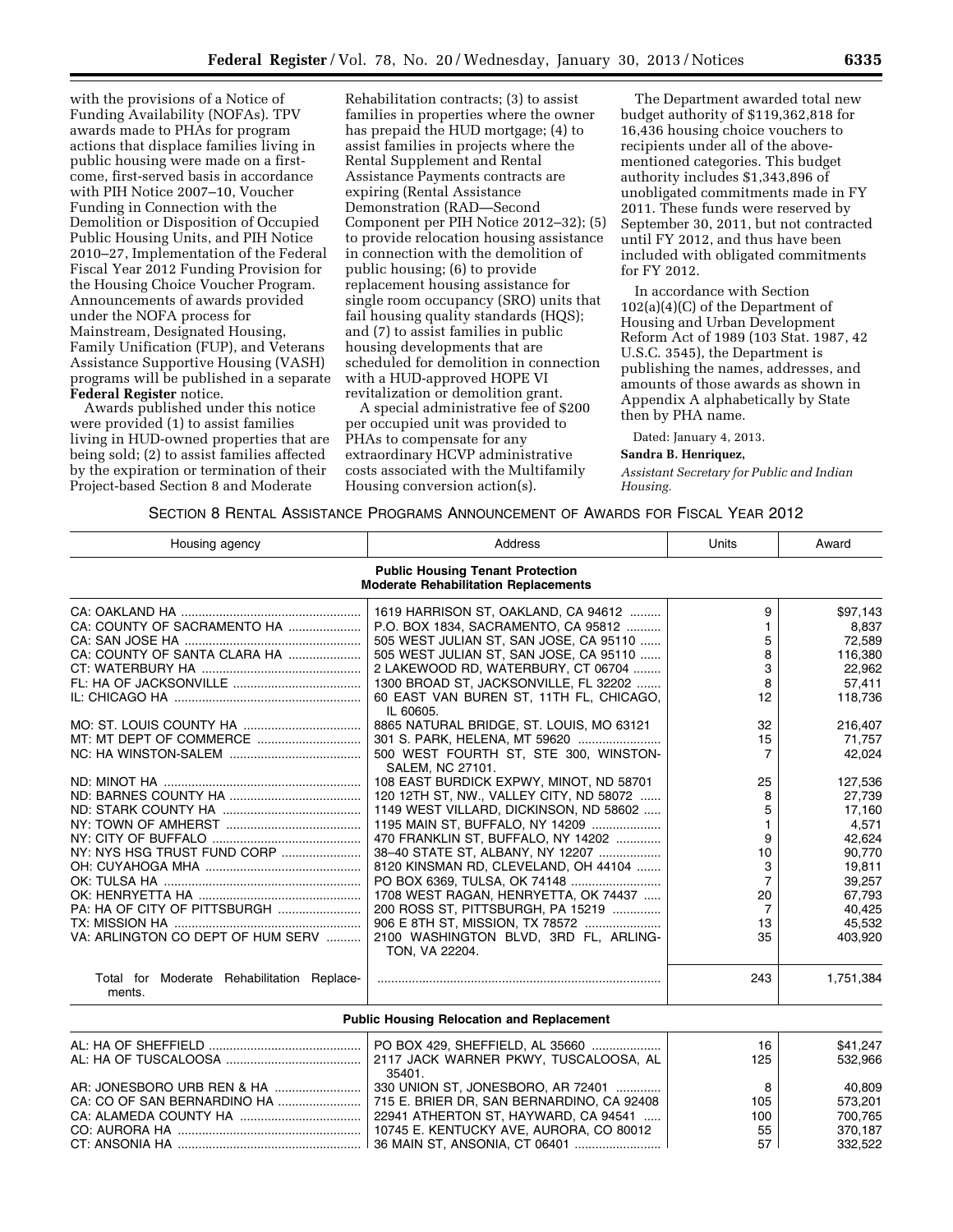| Housing agency                                            | Address                                                                              | Units          | Award            |
|-----------------------------------------------------------|--------------------------------------------------------------------------------------|----------------|------------------|
|                                                           | 1133 NORTH CAPITOL ST, NE., WASHINGTON,                                              | 50             | 690,120          |
|                                                           | DC 20002.<br>1300 BOULEVARD OF THE ARTS, SARASOTA,<br>FL 34236.                      | 56             | 524,556          |
| FL: HA WEST PALM BEACH GEN FUND                           | 1715 DIVISION AVE, WEST PALM BEACH, FL<br>33407.                                     | 52             | 427,944          |
|                                                           | 5668 BYROM ST, MILTON, FL 32570                                                      | 50             | 272,786          |
|                                                           | 20 NORTH MAIN ST, BROOKSVILLE, FL 34601                                              | 105            | 456,827          |
|                                                           | 95 COLE ST, MARIETTA, GA 30061                                                       | 120            | 768,018          |
|                                                           | 800 NORTH FIFTH AVE, ROME, GA 30162                                                  | 82             | 374,973          |
|                                                           | 402 E. SECOND ST, MUNCIE, IN 47302                                                   | $\overline{7}$ | 25,529           |
|                                                           | 10400 DETRICK AVE, KENSINGTON, MD 20895                                              | 200            | 1,651,125        |
|                                                           | 7885 GORDON CT, GLEN BURNIE, MD 21060                                                | 92             | 485,429          |
|                                                           | PO BOX 2944, HAGERSTOWN, MD 21741                                                    | 80             | 446,765          |
|                                                           | 1800 WEST OLD SHAKOPEE RD, BLOOM-                                                    | 26             | 179,597          |
| NC: HA OF THE CITY OF ASHEVILLE                           | <b>INGTON, MN 55431.</b><br>PO BOX 1898, ASHEVILLE, NC 28802                         | 6              | 21,497           |
|                                                           | 1301 SOUTH BLVD, CHARLOTTE, NC 28236                                                 | 26             | 216,708          |
|                                                           | 336 GARFIELD CT, LONG BRANCH, NJ 07740                                               | 136            | 1,573,151        |
|                                                           | 400 US HIGHWAY #1, JERSEY CITY, NJ 07306                                             | 15             | 146,920          |
|                                                           | 7 VAN DYKE AVE, NEW BRUNSWICK, NJ 08901                                              | 58             | 641,197          |
|                                                           | 1-A LOWNDES AVE, HUNTINGTION STA, NY                                                 | 40             | 633,461          |
|                                                           | 11746.                                                                               |                |                  |
|                                                           | 880 EAST 11TH AVE, COLUMBUS, OH 43211                                                | 494            | 2,438,093        |
|                                                           | 8120 KINSMAN RD, CLEVELAND, OH 44104                                                 | 260            | 1,552,559        |
|                                                           | 435 NEBRASKA AVE, TOLEDO, OH 43697                                                   | 141            | 809,318          |
|                                                           | 2019 WEST PINE ST, DUNMORE, PA 18512                                                 | 76             | 318,279          |
|                                                           | 30 W. BARNARD ST, WEST CHESTER, PA                                                   | 24             | 168,324          |
|                                                           | 19382.<br>104 PHILADELPHIA ST, INDIANA, PA 15701                                     | 24             | 97,453           |
| RQ: PUERTO RICO DEPT OF HSNG                              | PO BOX 21365, SAN JUAN, PR 00928                                                     | 482            | 1,865,057        |
|                                                           | PO BOX 10047, GREENVILLE, SC 29603                                                   | 172            | 664,763          |
| TN: KNOXVILLE COMM DEV CORP                               | PO BOX 3550, KNOXVILLE, TN 37927                                                     | 182            | 1,046,769        |
|                                                           | PO BOX 1486, CHATTANOOGA, TN 37402                                                   | 370            | 2,040,351        |
|                                                           |                                                                                      | 74             | 610,953          |
|                                                           | 2640 FOUNTAIN VIEW, HOUSTON, TX 77057                                                | 74             | 577,715          |
|                                                           | P.O. BOX 3107, ORANGE, TX 77630                                                      | 33             | 196,290          |
|                                                           | 901 CHAMBERLAYNE PKWY, RICHMOND, VA                                                  | 18             | 141,828          |
|                                                           | 23261.                                                                               |                |                  |
|                                                           | 5 TREMONT ST, RUTLAND, VT 05701                                                      | 11             | 30,786           |
|                                                           | 600 ANDOVER PARK WEST, SEATTLE, WA<br>98188.                                         | 508            | 6,225,906        |
| WA: HA OF THE CITY OF TACOMA                              | 902 SOUTH "L" ST, STE 2C, TACOMA, WA<br>98405.                                       | 103            | 676,112          |
|                                                           | 970 HARRINGTON AVE, NE., RENTON, WA<br>98056.                                        | 16             | 133,582          |
| WI: HA OF CITY OF MILWAUKEE                               | 809 NORTH BROADWAY, MILWAUKEE, WI<br>53201.                                          | 65             | 411,044          |
| Total for Public Housing Relocation and Replace-<br>ment. |                                                                                      | 4,794          | 32,133,482       |
|                                                           | SRO-Relocation/Replacement                                                           |                |                  |
|                                                           | 60 EAST VAN BUREN ST, 11TH FL, CHICAGO,                                              | 50             | 482,298          |
|                                                           | IL 60605.<br>2624 SALEM TRNPK, NW., ROANOKE, VA 24017                                | 36             | 207,412          |
| Total for SRO-Relocation/Replacement                      |                                                                                      | 86             | 689,710          |
|                                                           | <b>Witness Relocation Assistance</b>                                                 |                |                  |
|                                                           |                                                                                      |                |                  |
|                                                           | 390 NORTH BUMBY AVE, ORLANDO, FL 32803<br>701 NW 1ST COURT, 16TH FL, MIAMI, FL 33136 | 1<br>1.        | 11,856<br>15,552 |
| FL: HA OF OCALA                                           |                                                                                      | 1.             | 7,764            |
|                                                           | 10400 DETRICK AVE, KENSINGTON, MD 20895                                              | 2              | 34,716           |

MD: HARFORD COUNTY HA .................................. 15 SOUTH MAIN ST, STE 106, BEL AIR, MD 21014. 1 13,560 NC: HA OF CITY OF CHARLOTTE ......................... 1301 SOUTH BLVD, CHARLOTTE, NC 28236 ...... 1 11,952 NJ: BURLINGTON CO BRD OF SOC SERV ……….. | 795 WOODLANE RD, MOUNT HOLLY, NJ 08060 | 1 NV: CITY OF RENO HA ........................................... 1525 EAST NINTH ST, RENO, NV 89512 .............. 1 15,636 PA: ALLENTOWN HA ............................................... 1339 ALLEN ST, ALLENTOWN, PA 18102 ............ 1 10,308

۳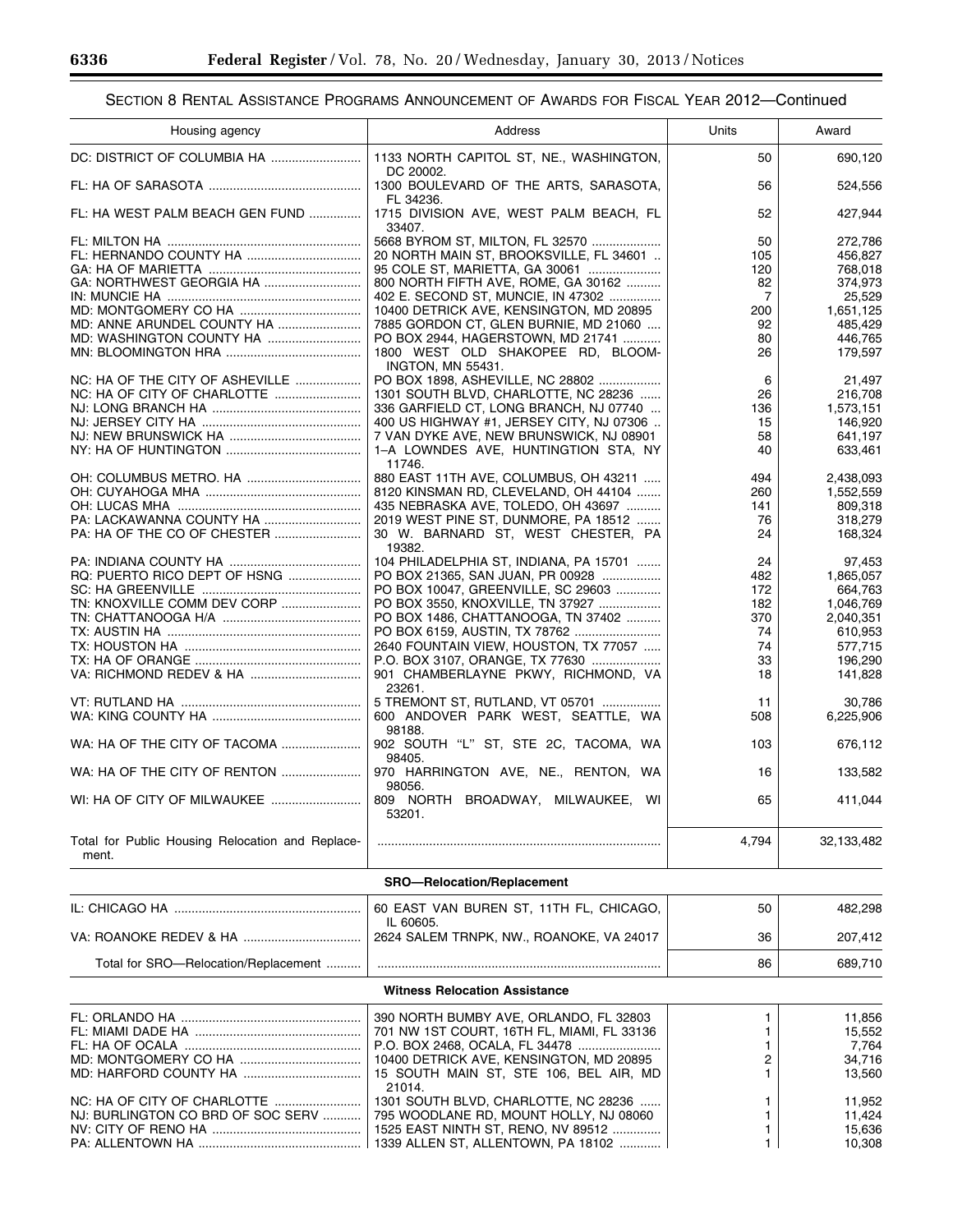| Section 8 Rental Assistance Programs Announcement of Awards for Fiscal Year 2012—Continued |  |  |  |
|--------------------------------------------------------------------------------------------|--|--|--|
|--------------------------------------------------------------------------------------------|--|--|--|

| Housing agency                                      | Address                                                                            | Units      | Award                  |
|-----------------------------------------------------|------------------------------------------------------------------------------------|------------|------------------------|
| RQ: PUERTO RICO DEPT OF HSNG                        | PO BOX 21365, SAN JUAN, PR 00928<br>601 SOUTH BELVIDERE ST, RICHMOND, VA<br>23220. | 1<br>1     | 7,308<br>16,320        |
| Total for Witness Relocation Assistance             |                                                                                    | 12         | 156,396                |
|                                                     | <b>Tenant Protection Vouchers for HOPE VI</b>                                      |            |                        |
| CO: HA OF CITY AND CO OF DENVER                     | 777 GRANT ST, DENVER, CO 80203                                                     | 54         | 369,647                |
|                                                     | 52 CHAUNCY ST, BOSTON, MA 02111                                                    | 51         | 655,397                |
|                                                     | 30 OLNEY ST, STE B, TAUNTON, MA 02780                                              | 165        | 1,599,247              |
|                                                     |                                                                                    |            |                        |
|                                                     |                                                                                    | 270        | 2,624,291              |
| Total for Public Housing Tenant Protection          |                                                                                    | 5,405      | 37,355,263             |
|                                                     | <b>Housing Conversion Actions</b><br><b>RAD Conversion Assistance</b>              |            |                        |
| CA: CITY OF SAN LUIS OBISPO HA                      | 487 LEFF ST, SAN LUIS OBISPO, CA 93406                                             | 17         | 67,097                 |
| CA: CITY OF SANTA BARBARA HA                        | 808 LAGUNA ST. SANTA BARBARA, CA 93101                                             | 106        | 773,071                |
|                                                     | 2019 WEST PINE ST, DUNMORE, PA 18512                                               | 15         | 48,550                 |
| Total for RAD Conversion Assistance                 |                                                                                    | 138        | 888,718                |
|                                                     | <b>Housing Conversion Rent Supplement</b>                                          |            |                        |
|                                                     |                                                                                    |            |                        |
|                                                     | 487 LEFF ST, SAN LUIS OBISPO, CA 93406                                             | 7          | 53,988                 |
|                                                     | 110 PROSPECT ST, TORRINGTON, CT 06790                                              | 36         | 223,245                |
|                                                     | 25 SIGOURNEY ST, 9TH FL, HARTFORD, CT<br>06105.                                    | 14         | 106.829                |
|                                                     | 52 CHAUNCY ST, BOSTON, MA 02111                                                    | 33         | 424,080                |
|                                                     | 14 KIWASSA RD, STE 1, SARANAC LAKE, NY                                             | 8          | 28,838                 |
|                                                     | 12983.                                                                             |            |                        |
| SD: CANTON HSNG & REDEV COMM                        | 903 W. FIFTH ST, CANTON, SD 57013<br>120 SIXTH AVE NORTH, SEATTLE, WA 98109        | 7<br>85    | 30,577<br>838,184      |
|                                                     |                                                                                    |            |                        |
| <b>Total for Housing Conversion Rent Supplement</b> |                                                                                    | 190        | 1,705,741              |
|                                                     | <b>Property Disposition Relocation</b>                                             |            |                        |
|                                                     | 3520 PAGE BLVD, ST. LOUIS, MO 63106                                                | 34         | 173,181                |
|                                                     | PO BOX 870, MERIDIAN, MS 39302                                                     | 24         | 128,117                |
|                                                     | 202 WESTON AVE, LELAND, MS 38756                                                   | 11         | 52,502                 |
| Total for Property Disposition Relocation           |                                                                                    | 69         | 353,800                |
|                                                     | <b>Prepayments</b>                                                                 |            |                        |
|                                                     |                                                                                    |            |                        |
| CA: CITY OF LOS ANGELES HSG AUTH                    | 1619 HARRISON ST, OAKLAND, CA 94612<br>2600 WILSHIRE BLVD, 3RD FL, LOS ANGELES,    | 109<br>12  | 1,176,507<br>124,360   |
|                                                     | CA 90057.                                                                          |            |                        |
| CA: COUNTY OF MONTEREY HSG AUTH                     | 123 RICO ST, SALINAS, CA 93907                                                     | 105        | 881,975                |
| CA: ALAMEDA COUNTY HSG AUTH                         | 22941 ATHERTON ST, HAYWARD, CA 94541                                               | 96         | 1,251,821              |
|                                                     | 1770 NORTH BRDWY, SANTA ANA, CA 92706                                              | 19         | 210,052                |
| CO: HA OF CITY AND CO OF DENVER                     | 777 GRANT ST, DENVER, CO 80203<br>25 SIGOURNEY ST, 9TH FL, HARTFORD, CT            | 110<br>148 | 1,003,979<br>1,121,706 |
|                                                     | 06105.                                                                             |            |                        |
|                                                     | 701 NW 1ST COURT, 16TH FL, MIAMI, FL 33136                                         | 199        | 2,099,453              |
|                                                     | 7300 N. DAVIE RD EXT, HOLLYWOOD, FL 33024                                          | 100        | 1,015,176              |
|                                                     | 60 EAST VAN BUREN ST, 11TH FL, CHICAGO,                                            | 160        | 1,611,571              |
|                                                     | IL 60605.<br>120 SOUTH STATE ST, ELGIN, IL 60123                                   |            |                        |
|                                                     | 420 SOUTH EIGHTH ST, LOUISVILLE, KY 40203                                          | 32<br>404  | 211,083<br>2,433,198   |
|                                                     | 312 BROOKSIDE DR, MAYFIELD, KY 42066                                               | 57         | 108,799                |
|                                                     | 52 CHAUNCY ST, BOSTON, MA 02111                                                    | 28         | 361,029                |
|                                                     | 675 MASSACHUSETTS AVE, CAMBRIDGE, MA                                               | 32         | 504,975                |
|                                                     | 02139.                                                                             |            |                        |
|                                                     | 25 SAAB COURT, SPRINGFIELD, MA 01101                                               | 144        | 1,059,558              |
| MA: COMM DEV PROG COMM OF MA, EOCD                  | 137 REAR BRIDGE ST, BEVERLY, MA 01915<br>100 CAMBRIDGE ST, BOSTON, MA 02114        | 100<br>338 | 962,568<br>3,730,385   |
|                                                     | 15 SOUTH MAIN ST, STE 106, BEL AIR, MD                                             | 160        | 727,787                |
|                                                     | 21014.                                                                             |            |                        |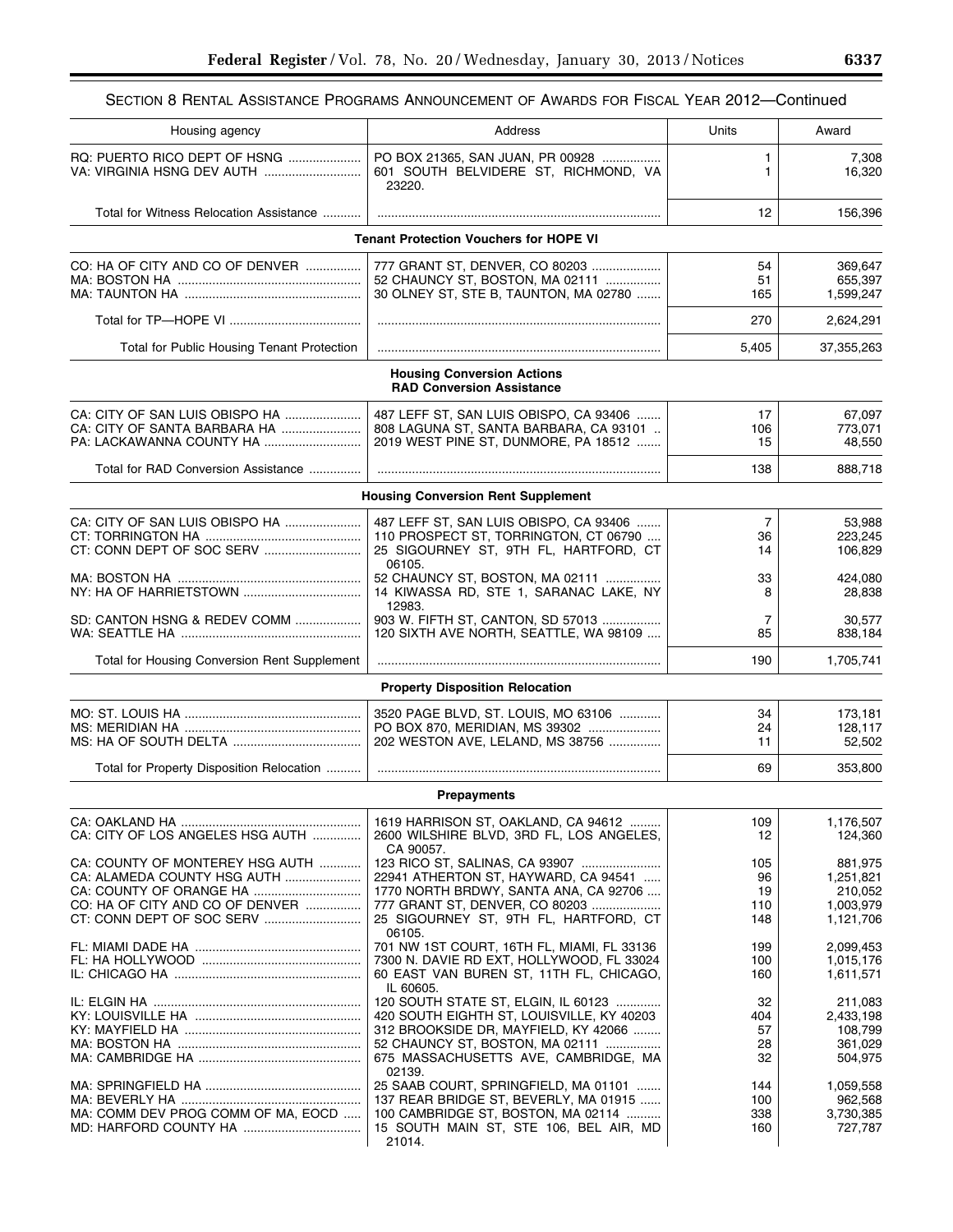| Housing agency                            | Address                                            | Units | Award      |
|-------------------------------------------|----------------------------------------------------|-------|------------|
| MD: BALTIMORE CO. HSNG OFFICE             | 6401 YORK RD, 1 ST FL, BALTIMORE, MD<br>21212.     | 100   | 454,980    |
|                                           | 33 UNION ST, STE 3, AUGUSTA, ME 04330              | 0     | 16,337     |
|                                           | 1301 EAST JEFFERSON AVE, DETROIT, MI<br>48207.     | 35    | 254,604    |
| MI: MICHIGAN STATE HSG DEV AUTH           | P.O. BOX 30044, LANSING, MI 48909                  | 70    | 357,666    |
|                                           | 819 TENTH ST, WORTHINGTON, MN 56187                | 23    | 85,273     |
|                                           | 736 4TH ST, SW., HICKORY, NC 28603                 | 9     | 41.935     |
|                                           | 8214 ARMSTRONG CIRCLE, BELLEVUE, NE<br>68147.      | 55    | 312,741    |
|                                           | 516 BURT ST, SYRACUSE, NY 13202                    | 359   | 1,922,952  |
|                                           | 375 BROADWAY, SCHENECTADY, NY 12305                | 21    | 124,768    |
|                                           | 675 WEST MAIN ST, ROCHESTER, NY 14611              | 497   | 2,527,722  |
| NY: THE CITY OF NEW YORK DHPD             | 100 GOLD ST, RM 501, NEW YORK, NY 10038            | 962   | 10,643,555 |
| NY: CITY OF NIAGARA FALLS COM DEV         | 1022 MAIN ST, NIAGARA FALLS, NY 14302              | 17    | 71,888     |
| NY: NYS HSG TRUST FUND CORP               | 38-40 STATE ST, ALBANY, NY 12207                   | 533   | 3,435,802  |
|                                           | 8120 KINSMAN RD, CLEVELAND, OH 44104               | 9     | 60,572     |
|                                           |                                                    |       |            |
|                                           | 16 WEST CENTRAL PKWY, CINCINNATI, OH<br>45210.     | 28    | 96,970     |
|                                           | 538 NORTH DETROIT ST, XENIA, OH 45385              | 46    | 245.623    |
| OK: OKLAHOMA HSNG FIN AGENCY              | PO BOX 26720, OKLAHOMA CITY, OK 73126              | 23    | 65,014     |
|                                           | PO BOX 1510, OREGON CITY, OR 97045                 | 44    | 299,666    |
| OR: COMM SERV AGENCY OF LANE CO           | 177 DAY ISLAND RD, EUGENE, OR 97401                | 46    | 242.692    |
|                                           | 12 SOUTH 23RD ST, PHILADELPHIA, PA 19103           | 50    | 509.325    |
|                                           | 351 CHESTNUT ST, 12TH FL, HARRISBURG, PA<br>17101. | 108   | 760,778    |
|                                           | 300 STATE ST, BEAVER, PA 15009                     | 70    | 217,558    |
|                                           | 100 SOUTH FRANKLIN ST, WASHINGTON, PA              | 63    | 279,017    |
|                                           | 15301.                                             |       |            |
|                                           | 501 CHESTNUT ST, JOHNSTOWN, PA 15907               | 134   | 534.644    |
|                                           | 120 S. CENTER, CORRY, PA 16407                     | 47    | 130,821    |
|                                           | 99 GOLDSMITH AVE, EAST PROVIDENCE, RI<br>02914.    | 99    | 725,250    |
| RI: RHODE ISLAND HSG MORT FIN CORP        | 44 WASHINGTON ST, PROVIDENCE, RI 02903             | 51    | 251,541    |
| SC: HA SOUTH CAROLINA REG NO 1            | 404 CHURCH ST, LAURENS, SC 29360                   | 20    | 100.022    |
|                                           | PO BOX 973, GREENWOOD, SC 29648                    | 89    | 345,156    |
|                                           | 701 SOUTH SIXTH ST, NASHVILLE, TN 37202            | 115   | 738,203    |
|                                           | 818 S. FLORES ST, SAN ANTONIO, TX 78295            | 100   | 637,272    |
|                                           | 2301 JASMINE AVE, MC ALLEN, TX 78501               | 80    | 336,384    |
|                                           | 600 N FAIRFAX ST, ALEXANDRIA, VA 22314             | 20    | 261,562    |
| VA: CHARLOTTESVILLE REDEV & HA            | 605 EAST MAIN ST, RM A040, CHARLOTTES-             | 162   | 1,193,810  |
|                                           | <b>VILLE, VA 22902.</b>                            |       |            |
| VA: HAMPTON REDEVELOPEMENT & HSG<br>AUTH. | P.O. BOX 280, HAMPTON, VA 23669                    | 3     | 23,963     |
|                                           | 601 SOUTH BELVIDERE ST, RICHMOND, VA<br>23220.     | 160   | 1,088,876  |
|                                           | 5 TREMONT ST, RUTLAND, VT 05701                    | 121   | 338,643    |
|                                           | 120 SIXTH AVE NORTH, SEATTLE, WA 98109             | 205   | 2,142,882  |
|                                           | 810 N 6TH AVE, YAKIMA, WA 98902                    | 17    | 79.997     |
|                                           | PO BOX 1052, SHEBOYGAN, WI 53082                   | 8     | 31,039     |
|                                           | 233 C ST, ROCK SPRINGS, WY 82901                   | 5     | 25,113     |
|                                           |                                                    |       |            |
|                                           |                                                    | 6.959 | 52,608,598 |

## **Terminations/Opt-Outs**

|                               | PO BOX 101020, ANCHORAGE, AK 99510                 | 26  | 143.432   |
|-------------------------------|----------------------------------------------------|-----|-----------|
| AR: HA OF CITY OF LITTLE ROCK | 100 S. ARCH ST, LITTLE ROCK, AR 72201              | 40  | 227.438   |
|                               | 911 FERGUSON ST. TEXARKANA. AR 71854               | 53  | 252.518   |
|                               | 330 UNION ST. JONESBORO. AR 72401                  | 22  | 113.736   |
|                               | 2600 WILSHIRE BLVD. 3RD FL. LOS ANGELES.           | 147 | 943.660   |
|                               | CA 90057.                                          |     |           |
| CA: COUNTY OF SACRAMENTO HA   | P.O. BOX 1834. SACRAMENTO. CA 95812                | 8   | 47.128    |
|                               | 147 W. MAIN ST, WOODLAND, CA 95776                 |     | 347.760   |
| CA: COUNTY OF SANTA CLARA HA  | 505 WEST JULIAN ST. SAN JOSE. CA 95110             | 15  | 109.106   |
|                               | 2931 MISSION ST. SANTA CRUZ. CA 95060              | 26  | 153.005   |
|                               | 3989 RUFFIN RD. SAN DIEGO. CA 92123                | 105 | 1.019.138 |
|                               | 140 E. 12TH ST. STE B. NATIONAL CITY. CA<br>91950. | 79  | 331,885   |
| CO: COLORADO DIVISION OF HSNG | 1313 SHERMAN ST. RM 518. DENVER. CO<br>80203.      | 39  | 268.674   |
|                               |                                                    | 11  | 87.187    |

-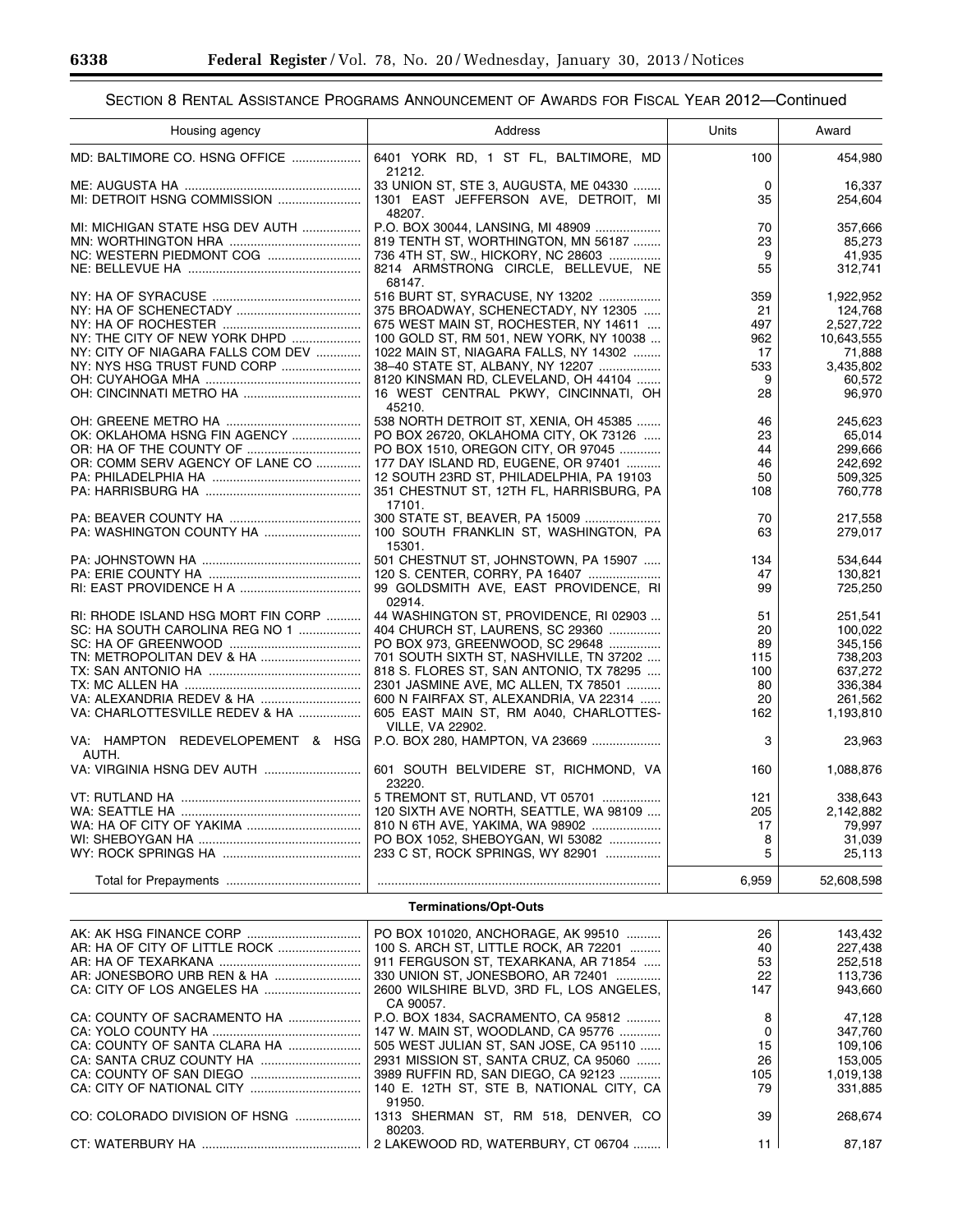| Housing agency                     | Address                                    | Units          | Award      |
|------------------------------------|--------------------------------------------|----------------|------------|
|                                    | 22 CLINTON AVE, STAMFORD, CT 06901         | 19             | 242,349    |
|                                    | P.O. BOX 12849, ST. PETERSBURG, FL 33733   | 189            | 1,571,565  |
|                                    | 200 ALTON RD, MIAMI BEACH, FL 33139        | 112            | 983,015    |
|                                    | 230 JOHN WESLEY DOBBS AVE, NE., ATLANTA,   | 122            | 1,216,067  |
|                                    | GA 30303.                                  |                |            |
|                                    | 50 WAILUKU DRIVE, HILO, HI 96720           | 9              | 42,473     |
|                                    |                                            | 28             | 108,138    |
|                                    | 417 NORTH COLLEGE, AGENCY, IA 52530        | 24             | 72,204     |
|                                    | 218 N. 3RD ST, STE 309, BURLINGTON, IA     | 15             | 35,841     |
|                                    | 52601.                                     |                |            |
| IN: INDIANA HSNG & COMM DEV        | 30 S. MERIDIAN ST, STE 1000, INDIANAPOLIS, | 68             | 348,277    |
|                                    | IN 46204.                                  |                |            |
|                                    | 2010 SE CALIFORNIA AVE, TOPEKA, KS 66607   | 47             | 208,719    |
|                                    | 469 S. 5TH STREET, SALINA, KS 67402        | 6              | 9,768      |
|                                    | 1709 SUNSET TRAIL, HAYS, KS 67601          | 12             | 45,778     |
|                                    | PO BOX 72424, NEWPORT, KY 41072            | 38             | 219,961    |
| KY: KENTUCKY HSNG CORP             | 1231 LOUISVILLE RD, FRANKFORT, KY 40601    | 15             | 57,069     |
|                                    | 4100 TOURO ST, NEW ORLEANS, LA 70122       | 95             | 884,252    |
|                                    | 52 CHAUNCY ST, BOSTON, MA 02111            | 59             | 760,095    |
|                                    | 209 MADISON ST, FREDERICK, MD 21701        | 33             | 351,133    |
|                                    | 10400 DETRICK AVE, KENSINGTON, MD 20895    | 84             | 1,109,556  |
| MD: HOWARD COUNTY HSNG COMM        | 6751 COLUMBIA GATEWAY DR, 3RD FL, CO-      | 44             | 196,450    |
|                                    | LUMBIA, MD 21046.                          |                |            |
|                                    | 353 WATER ST, AUGUSTA, ME 04330            | 16             | 99,444     |
|                                    | 1301 EAST JEFFERSON AVE, DETROIT, MI       | 139            | 1,043,023  |
|                                    | 48207.                                     |                |            |
|                                    | 1160 SHERIDAN, PLYMOUTH, MI 48170          | 34             | 136,356    |
| MI: MICHIGAN STATE HSG DEV AUTH    | P.O. BOX 30044, LANSING, MI 48909          | 150            | 473.382    |
|                                    | 3520 PAGE BLVD, ST. LOUIS, MO 63106        | 20             | 101,871    |
|                                    | 215 SOUTH BARNES, SPRINGFIELD, MO 65802    | 16             | 31,364     |
|                                    | 301 S. PARK, HELENA, MT 59620              | 9              | 28,703     |
|                                    | PO BOX 21287, GREENSBORO, NC 27420         | 90             | 460,469    |
|                                    | 118 E. 21ST ST, SOUTH SIOUX CITY, NE 68776 | 51             | 124,636    |
|                                    | 52 DIVISION ST, AMSTERDAM, NY 12010        | 45             | 229,543    |
|                                    | 349 MINERAL SPRINGS RD, COBLESKILL, NY     | 64             | 158,243    |
|                                    | 12043.                                     |                |            |
| NY: NYS HSG TRUST FUND CORP        | 38-40 STATE ST, ALBANY, NY 12207           | 128            | 1,161,861  |
| OR: COMM SERV AGENCY OF LANE CO    | 177 DAY ISLAND RD, EUGENE, OR 97401        | 21             | 88,144     |
|                                    | 2231 TABLE ROCK RD, MEDFORD, OR 97501      | 51             | 242,761    |
|                                    | 12 SOUTH 23RD ST, PHILADELPHIA, PA 19103   | 49             | 502,564    |
|                                    | 625 STANWIX ST, 12TH FL, PITTSBURGH, PA    | 27             | 82,551     |
|                                    | 15222.                                     |                |            |
|                                    | 114 WOODY DR, BUTLER, PA 16001             | 3              | 9,421      |
|                                    | 501 CHESTNUT ST, JOHNSTOWN, PA 15907       | 39             | 81,975     |
|                                    | 31 S. BROAD ST, YORK, PA 17405             | 0              | 117,000    |
|                                    | 8 WEST MAIN ST, CLARION, PA 16214          | 0              | 29,158     |
|                                    | 120 S. CENTER, CORRY, PA 16407             | 26             | 63,323     |
| RQ: MUNICIPALITY OF CAROLINA       | PO BOX 8, CAROLINA, PR 00986               | 64             | 252,037    |
| SD: CITY OF LENNOX HOUSING & REDEV | 217 SOUTH PINE ST, LENNOX, SD 57039        | 3              | 14,403     |
|                                    |                                            | $\overline{7}$ | 19,971     |
| TN: KNOXVILLE COMM DEV CORP        | PO BOX 3550, KNOXVILLE, TN 37927           | 76             | 437,113    |
|                                    | 701 SOUTH SIXTH ST, NASHVILLE, TN 37202    | 376            | 1,869,581  |
|                                    | 415 NORTH MAPLE ST, MURFREESBORO, TN       | 15             | 86,149     |
|                                    | 37130.                                     |                |            |
|                                    | PO BOX 427, BEEVILLE, TX 78104             | 24             | 87,163     |
|                                    | 1100 GRANT AVE, OGDEN, UT 84404            | 35             | 204,137    |
|                                    | 120 SIXTH AVE NORTH, SEATTLE, WA 98109     | 46             | 501,748    |
|                                    | 600 ANDOVER PARK WEST, SEATTLE, WA         | 93             | 908,212    |
|                                    | 98188.                                     |                |            |
| WA: HA OF CITY OF BREMERTON        | 110 RUSSELL RD, BREMERTON, WA 98312        | 49             | 339,217    |
|                                    | 3107 COLBY AVE, EVERETT, WA 98206          | 64             | 551,816    |
| WA: HA OF SNOHOMISH COUNTY         | 12625 4TH AVE W, STE 200, EVERETT, WA      | 42             | 359,443    |
|                                    | 98204.                                     |                |            |
|                                    | 55 MISSION ST, STE 104, SPOKANE, WA 99201  | 16             | 81,047     |
|                                    | 100 N JEFFERSON ST, RM 608, GREEN BAY,     | 146            | 662,852    |
|                                    | WI 54301.                                  |                |            |
|                                    | 102 2711 W WELLS ST, 1ST FL, RM 102, MIL-  | 29             | 204,363    |
|                                    | WAUKEE,, WI 53208.                         |                |            |
|                                    | 233 C ST, ROCK SPRINGS, WY 82901           | 22             | 68,677     |
|                                    |                                            |                |            |
| Total for Terminations/Opt-outs    |                                            | 3,675          | 24,421,098 |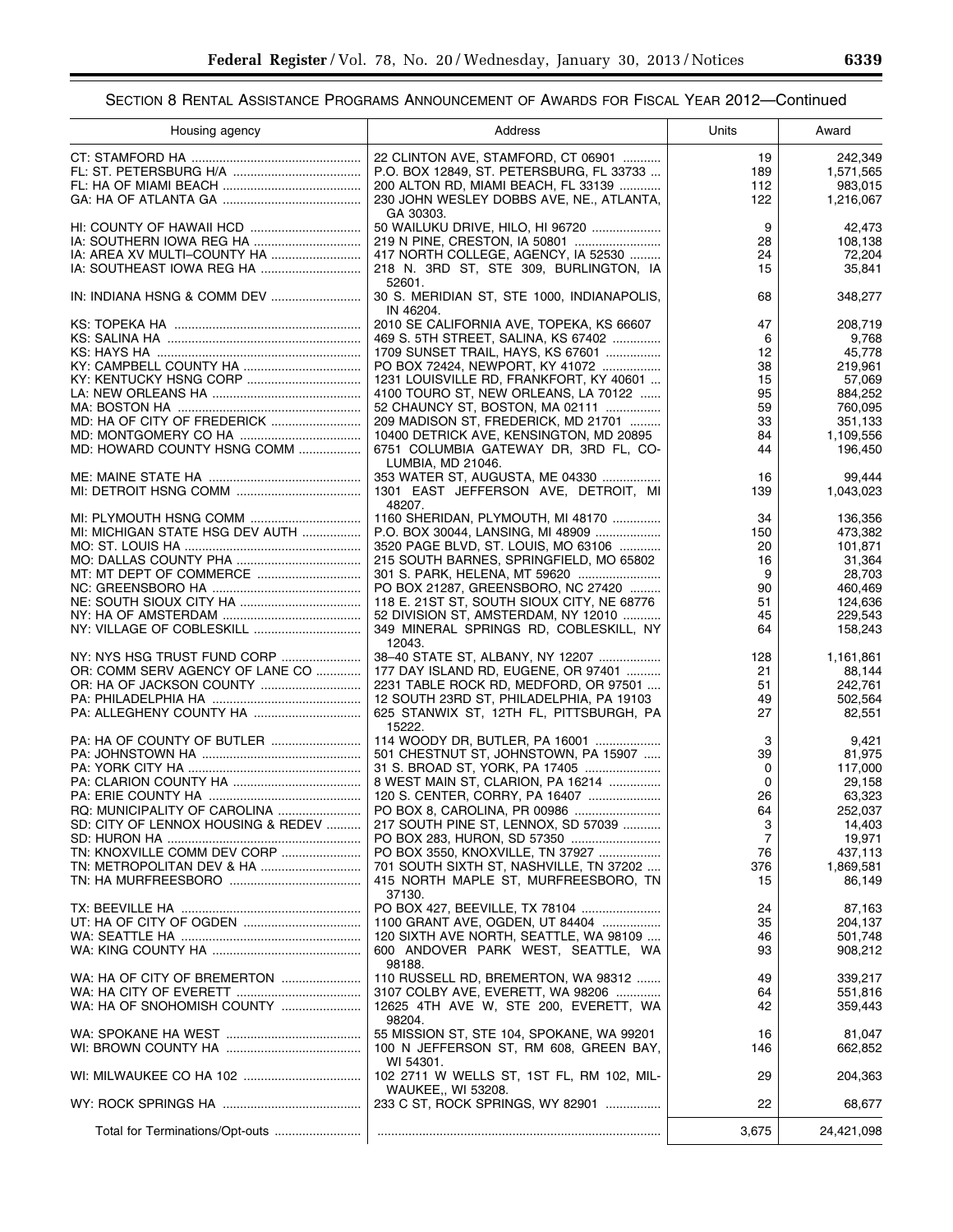٠

# SECTION 8 RENTAL ASSISTANCE PROGRAMS ANNOUNCEMENT OF AWARDS FOR FISCAL YEAR 2012—Continued

| Housing agency                       | Address                                                 | Units       | Award      |
|--------------------------------------|---------------------------------------------------------|-------------|------------|
| Total for Housing Conversion Actions |                                                         | 11,031      | 79,977,555 |
|                                      | <b>Special Fees-Terminations/Opt-Outs</b>               |             |            |
|                                      | PO BOX 101020, ANCHORAGE, AK 99510                      | 0           | 5.000      |
|                                      | 100 S. ARCH ST, LITTLE ROCK, AR 72201                   | 0           | 7,600      |
|                                      | 911 FERGUSON ST, TEXARKANA, AR 71854                    | $\mathbf 0$ | 9,200      |
| AR: JONESBORO URB RENL & HA          | 330 UNION ST, JONESBORO, AR 72401                       | 0           | 3,000      |
|                                      | 2600 WILSHIRE BLVD, 3RD FL, LOS ANGELES,                | 0           | 29,400     |
|                                      | CA 90057.                                               |             |            |
| CA: COUNTY OF SACRAMENTO HA          | P.O. BOX 1834, SACRAMENTO, CA 95812                     | 0           | 1,600      |
| CA: COUNTY OF SANTA CLARA HA         | 505 WEST JULIAN ST. SAN JOSE, CA 95110                  | 0           | 3,000      |
| CA: SANTA CRUZ COUNTY HA             | 2931 MISSION ST, SANTA CRUZ, CA 95060                   | 0           | 5,200      |
|                                      | 3989 RUFFIN RD, SAN DIEGO, CA 92123                     | 0           | 20,400     |
|                                      | 140 E. 12TH ST, STE B, NATIONAL CITY, CA                | 0           | 15,800     |
| CO: COLORADO DIVISION OF HSNG        | 91950.<br>1313 SHERMAN ST, RM 518, DENVER, CO<br>80203. | 0           | 3,600      |
|                                      | 2 LAKEWOOD RD, WATERBURY, CT 06704                      | 0           | 2,200      |
|                                      | 22 CLINTON AVE, STAMFORD, CT 06901                      | 0           | 3,600      |
|                                      | P.O. BOX 12849. ST. PETERSBURG. FL 33733                | 0           | 37,800     |
|                                      | 200 ALTON RD, MIAMI BEACH, FL 33139                     | 0           | 22,400     |
|                                      | 230 JOHN WESLEY DOBBS AVE, NE., ATLANTA,                | 0           | 24,400     |
|                                      | GA 30303.                                               |             |            |
|                                      |                                                         | 0           | 800        |
|                                      | 219 N PINE, CRESTON, IA 50801                           | $\Omega$    | 5.600      |
| IA: AREA XV MULTI-COUNTY HA          | 417 NORTH COLLEGE, AGENCY, IA 52530                     | 0           | 4,800      |
|                                      | 218 N. 3RD ST, STE 309, BURLINGTON, IA                  | 0           | 3,000      |
|                                      | 52601.                                                  |             |            |
|                                      | 30 S. MERIDIAN ST, STE 1000, INDIANAPOLIS,<br>IN 46204. | 0           | 10,800     |
|                                      | 2010 SE CALIFORNIA AVE, TOPEKA, KS 66607                | 0           | 9,400      |
|                                      | 469 S. 5TH ST, SALINA, KS 67402                         | $\Omega$    | 1,200      |
|                                      | 1709 SUNSET TRAIL, HAYS, KS 67601                       | $\Omega$    | 2,400      |
|                                      | PO BOX 72424, NEWPORT, KY 41072                         | $\mathbf 0$ | 5,200      |
|                                      | 1231 LOUISVILLE RD, FRANKFORT, KY 40601                 | 0           | 2,800      |
|                                      | 4100 TOURO ST, NEW ORLEANS, LA 70122                    | 0           | 9,400      |
|                                      | 52 CHAUNCY ST, BOSTON, MA 02111                         | 0           | 11,200     |
|                                      | 209 MADISON ST, FREDERICK, MD 21701                     | $\mathbf 0$ | 5,400      |
|                                      | 10400 DETRICK AVE, KENSINGTON, MD 20895                 | 0           | 15,600     |
| MD: HOWARD COUNTY HSNG COMM          | 6751 COLUMBIA GATEWAY DR, 3RD FL, CO-                   | 0           | 8,800      |
|                                      | LUMBIA, MD 21046.                                       |             |            |
|                                      | 353 WATER ST, AUGUSTA, ME 04330                         | 0           | 3,000      |
|                                      | 1301 EAST JEFFERSON AVE, DETROIT, MI                    | 0           | 20,000     |
|                                      | 48207.                                                  |             |            |
|                                      | 1160 SHERIDAN, PLYMOUTH, MI 48170                       | 0           | 4,400      |
| MI: MICHIGAN STATE HSG DEV AUTH      | P.O. BOX 30044, LANSING, MI 48909                       | 0           | 14,400     |
|                                      | 3520 PAGE BLVD, ST. LOUIS, MO 63106                     | $\Omega$    | 3,400      |
|                                      | 215 SOUTH BARNES, SPRINGFIELD, MO 65802                 | 0           | 3,200      |
|                                      | 301 S. PARK, HELENA, MT 59620                           | 0           | 1,600      |
|                                      | PO BOX 21287, GREENSBORO, NC 27420                      | 0           | 15,400     |
|                                      | 118 E. 21ST ST, SOUTH SIOUX CITY, NE 68776              | 0           | 10,200     |
|                                      | 52 DIVISION ST, AMSTERDAM, NY 12010                     | 0           | 9,000      |
|                                      | 349 MINERAL SPRINGS RD, COBLESKILL, NY                  | 0           | 12,400     |
|                                      | 12043.                                                  |             |            |
| NY: NYS HSG TRUST FUND CORP          | 38-40 STATE ST, ALBANY, NY 12207                        | 0           | 25,600     |
| OR: COMM SERV AGENCY OF LANE CO      | 177 DAY ISLAND RD, EUGENE, OR 97401                     | 0           | 4,000      |
|                                      | 2231 TABLE ROCK RD, MEDFORD, OR 97501                   | 0           | 9,600      |
|                                      | 12 SOUTH 23RD ST, PHILADELPHIA, PA 19103                | 0           | 9,800      |
|                                      | 625 STANWIX ST, 12TH FL, PITTSBURGH, PA<br>15222.       | 0           | 5,400      |
| PA: HA OF THE COUNTY OF BUTLER       | 114 WOODY DR, BUTLER, PA 16001                          | 0           | 600        |
|                                      | 501 CHESTNUT ST, JOHNSTOWN, PA 15907                    | 0           | 6,800      |
|                                      | 120 S. CENTER, CORRY, PA 16407                          | 0           | 4,800      |
|                                      | PO BOX 8, CAROLINA, PR 00986                            | 0           | 11,400     |
| SD: CITY OF LENNOX HSNG & REDEV      | 217 SOUTH PINE ST, LENNOX, SD 57039                     | 0           | 600        |
|                                      |                                                         | 0           | 800        |
| TN: KNOXVILLE COMM DEV CORP          | PO BOX 3550, KNOXVILLE, TN 37927                        | 0           | 13,000     |
|                                      | 701 SOUTH SIXTH ST, NASHVILLE, TN 37202                 | 0           | 67,200     |
|                                      | 415 NORTH MAPLE ST, MURFREESBORO, TN                    | 0           | 3,000      |
|                                      | 37130.                                                  |             |            |
|                                      | PO BOX 427, BEEVILLE, TX 78104                          | 0           | 4,800      |
|                                      |                                                         |             |            |

п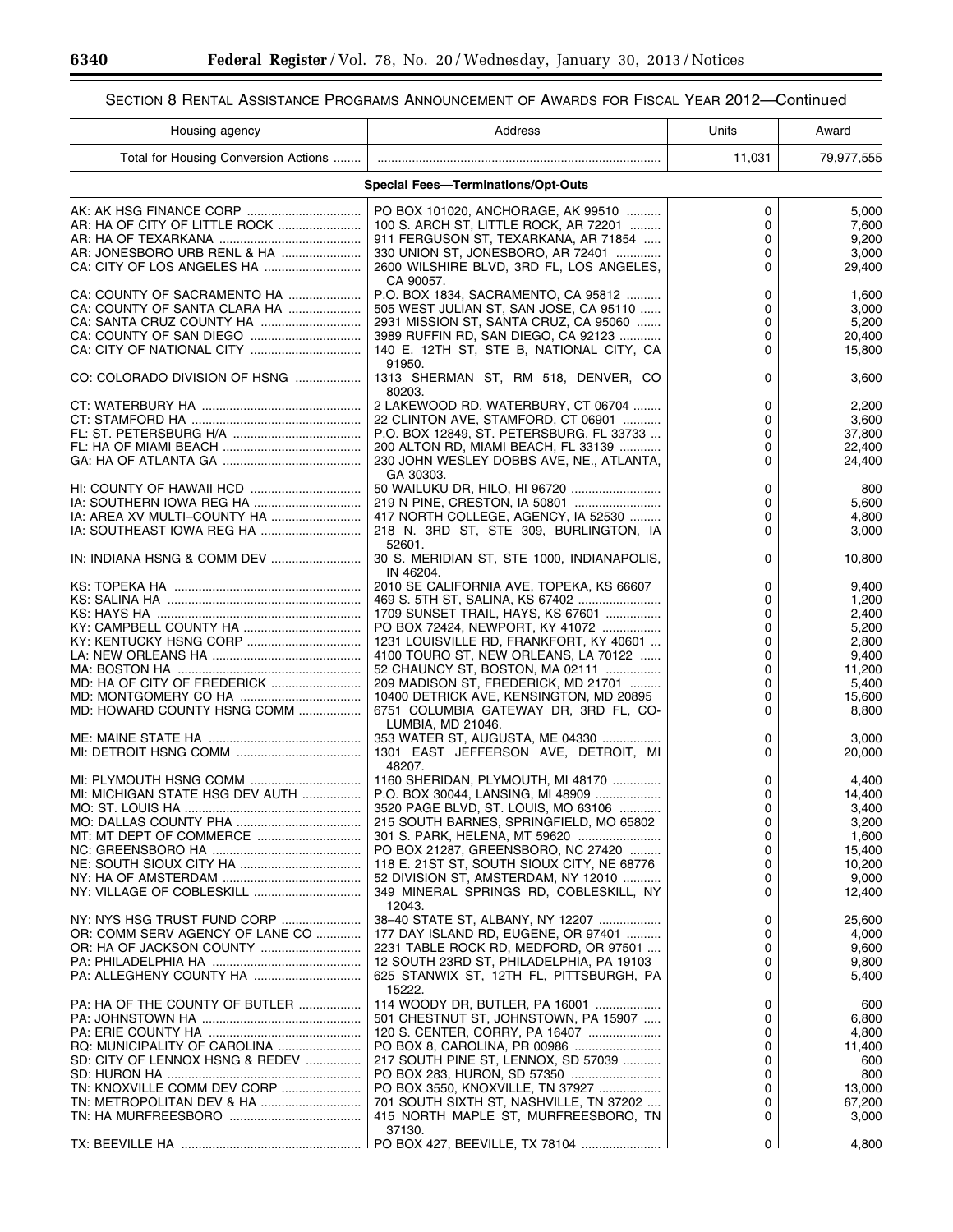| Housing agency                               | Address                                         | Units       | Award   |
|----------------------------------------------|-------------------------------------------------|-------------|---------|
|                                              | 1100 GRANT AVE, OGDEN, UT 84404                 | $\Omega$    |         |
|                                              |                                                 |             | 6,200   |
|                                              | 120 SIXTH AVE NORTH, SEATTLE, WA 98109          | 0           | 9,600   |
|                                              | 600 ANDOVER PARK WEST, SEATTLE, WA<br>98188.    | 0           | 18,600  |
| WA: HA OF CITY OF BREMERTON                  | 110 RUSSELL RD, BREMERTON, WA 98312             | $\Omega$    | 9,800   |
|                                              | 3107 COLBY AVE, EVERETT, WA 98206               | 0           | 12,800  |
| WA: HA OF SNOHOMISH COUNTY                   |                                                 | 0           |         |
|                                              | 12625 4TH AVE W, STE 200, EVERETT, WA<br>98204. |             | 8,400   |
|                                              |                                                 |             |         |
|                                              | 55 MISSION ST, STE 104, SPOKANE, WA 99201       | 0           | 3,200   |
|                                              | 100 N JEFFERSON ST, RM 608, GREEN BAY,          | 0           | 26,800  |
|                                              | WI 54301.                                       |             |         |
|                                              | 2711 W WELLS ST, FL 1, RM 102, MILWAUKEE,       | 0           | 5,800   |
|                                              | WI 53208.                                       |             |         |
|                                              | 233 C ST, ROCK SPRINGS, WY 82901                | 0           | 4,400   |
|                                              |                                                 |             |         |
| Total for Special Fees-Opt-Outs/Terminations |                                                 | $\Omega$    | 660,600 |
|                                              | <b>Special Fees-PD Relocation</b>               |             |         |
|                                              | 3520 PAGE BLVD, ST. LOUIS, MO 63106             | $\mathbf 0$ | 6,400   |
|                                              | PO BOX 870, MERIDIAN, MS 39302                  | 0           | 3,800   |
|                                              | 202 WESTON AVE, LELAND, MS 38756                | 0           | 2,000   |
|                                              |                                                 |             |         |
| Total for Special Fees-PD Relocation         |                                                 | $\Omega$    | 12,200  |
|                                              |                                                 |             |         |
|                                              | <b>Special Fees-Prepayments</b>                 |             |         |
|                                              | 1619 HARRISON ST, OAKLAND, CA 94612             | 0           | 16,600  |
|                                              | 2600 WILSHIRE BLVD, 3RD FL, LOS ANGELES,        | 0           | 1,200   |
|                                              | CA 90057.                                       |             |         |
|                                              | 123 RICO ST, SALINAS, CA 93907                  | 0           | 21,000  |
|                                              |                                                 |             |         |
|                                              | 22941 ATHERTON ST, HAYWARD, CA 94541            | 0           | 18,800  |
|                                              | 1770 NORTH BROADWAY, SANTA ANA, CA              | 0           | 3,200   |
|                                              | 92706.                                          |             |         |
| CO: HA OF CITY AND CO OF DENVER              | 777 GRANT ST, DENVER, CO 80203                  | 0           | 22,000  |
|                                              | 25 SIGOURNEY ST, 9TH FL, HARTFORD, CT           | 0           | 29,400  |
|                                              | 06105.                                          |             |         |
|                                              | 701 NW 1ST COURT, 16TH FL, MIAMI, FL 33136      | 0           | 39,800  |
|                                              | 7300 N. DAVIE RD EXT, HOLLYWOOD, FL 33024       | 0           | 19,800  |
|                                              | 60 EAST VAN BUREN ST, 11TH FL, CHICAGO,         | $\Omega$    | 31,200  |
|                                              | IL 60605.                                       |             |         |
|                                              | 120 SOUTH STATE ST, ELGIN, IL 60123             | 0           | 6,000   |
|                                              | 420 SOUTH EIGHTH ST, LOUISVILLE, KY 40203       | 0           | 80,200  |
|                                              | 312 BROOKSIDE DR, MAYFIELD, KY 42066            | $\Omega$    | 11,400  |
|                                              | 52 CHAUNCY ST, BOSTON, MA 02111                 | 0           | 5,600   |
|                                              | 675 MASSACHUSETTS AVE, CAMBRIDGE, MA            | 0           | 6,400   |
|                                              | 02139.                                          |             |         |
|                                              | 137 REAR BRIDGE ST, BEVERLY, MA 01915           | 0           | 20,000  |
| MA: COMM DEV PROG COMM OF MA, EOCD           | 100 CAMBRIDGE ST, BOSTON, MA 02114              | 0           | 66,000  |
|                                              | 15 SOUTH MAIN ST, STE 106, BEL AIR, MD          | 0           | 32,000  |
|                                              | 21014.                                          |             |         |
| MD: BALTIMORE CO. HSNG OFFICE                | 6401 YORK RD, 1 ST FL, BALTIMORE, MD            | 0           | 20,000  |
|                                              | 21212.                                          |             |         |
|                                              | 1301 EAST JEFFERSON AVE, DETROIT, MI            | 0           | 7,000   |
|                                              | 48207.                                          |             |         |
| MI: MICHIGAN STATE HSG DEV AUTH              | P.O. BOX 30044, LANSING, MI 48909               | 0           | 12,600  |
|                                              |                                                 | 0           |         |
|                                              | 819 TENTH ST, WORTHINGTON, MN 56187             |             | 4,600   |
| NC: WESTERN PIEDMONT COG                     | 736 4TH STREET SW., HICKORY, NC 28603           | 0           | 800     |
|                                              | 8214 ARMSTRONG CIRCLE, BELLEVUE, NE             | 0           | 11,000  |
|                                              | 68147.                                          |             |         |
|                                              | 516 BURT ST, SYRACUSE, NY 13202                 | 0           | 69,800  |
|                                              | 375 BROADWAY, SCHENECTADY, NY 12305             | 0           | 4,000   |
|                                              | 675 WEST MAIN ST, ROCHESTER, NY 14611           | 0           | 95,800  |
| NY: THE CITY OF NEW YORK DHPD                | 100 GOLD ST, RM 501, NEW YORK, NY 10038         | 0           | 182,800 |
| NY: CITY OF NIAGARA FALLS DCD                | 1022 MAIN ST, NIAGARA FALLS, NY 14302           | 0           | 3,400   |
| NY: NYS HSG TRUST FUND CORP                  | 38-40 STATE ST, ALBANY, NY 12207                | 0           | 102,800 |
|                                              | 8120 KINSMAN RD, CLEVELAND, OH 44104            | 0           | 1,600   |
|                                              | 16 WEST CENTRAL PKWY, CINCINNATI, OH            | 0           | 4,800   |
|                                              | 45210.                                          |             |         |
|                                              | 538 NORTH DETROIT ST, XENIA, OH 45385           | 0           | 9,200   |
| OK: OKLAHOMA HSNG FIN AGENCY                 | PO BOX 26720, OKLAHOMA CITY, OK 73126           | 0           | 4,600   |
|                                              | PO BOX 1510, OREGON CITY, OR 97045              | 0           | 8,200   |
|                                              |                                                 |             |         |